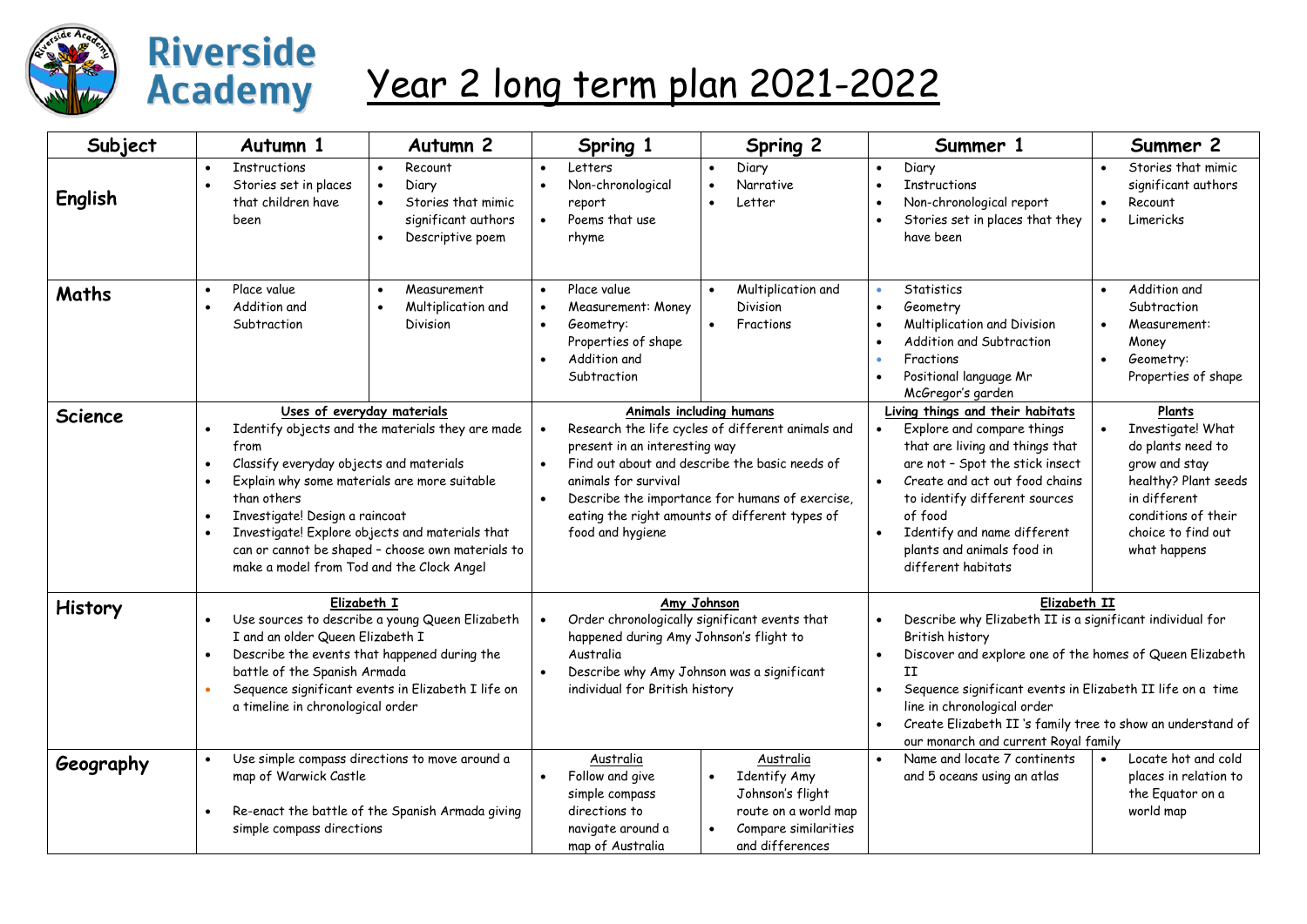| Art          | Explore the work of Paul Klee and create a<br>$\bullet$<br>Warwick Castle art piece                                                                                              |                                                                                                                                                                                                                                                                       | Locate landmarks<br>and cities on a map<br>of Australia<br>Devise a simple map<br>of Australia by<br>plotting landmarks<br>and cities<br>Create own Aboriginal Art piece<br>Design and make a model bi-plane | between Rugby and<br>an area of Australia                                                                                                                                                                               | Explore the work of George Seurat and create a pointillism<br>living things art piece                                                                                                                                                                     |                                                                                                                                                                                   |  |
|--------------|----------------------------------------------------------------------------------------------------------------------------------------------------------------------------------|-----------------------------------------------------------------------------------------------------------------------------------------------------------------------------------------------------------------------------------------------------------------------|--------------------------------------------------------------------------------------------------------------------------------------------------------------------------------------------------------------|-------------------------------------------------------------------------------------------------------------------------------------------------------------------------------------------------------------------------|-----------------------------------------------------------------------------------------------------------------------------------------------------------------------------------------------------------------------------------------------------------|-----------------------------------------------------------------------------------------------------------------------------------------------------------------------------------|--|
| <b>DT</b>    | Follow a recipe<br>and make Big<br>Cook's Chocolate<br>cake                                                                                                                      | Design and make a<br>castle draw bridge<br>using a winding<br>mechanism and a<br>hinge<br>Apply sewing skills<br>$\bullet$<br>to create a flag for<br>the re-enactment<br>of the Battle of the<br>Spanish Armada<br>Enterprise project<br>$\bullet$<br>Christmas fair |                                                                                                                                                                                                              |                                                                                                                                                                                                                         | Follow a recipe and make Peter<br>Rabbit's Carrot cake                                                                                                                                                                                                    | Design and cook a<br>healthy pizza<br>Enterprise project<br>School summer fete                                                                                                    |  |
| Computing    | Esafety<br>$\bullet$<br>We are astronauts<br>Convert simple algorithms<br>to programmes. Predict<br>what a simple program will<br>do and spot and debug<br>errors in programmes. | We are games testers<br>Describe what happens<br>in computer games.<br>Predict what a program<br>will do<br>Think critically about<br>computer games and<br>their use.<br>Learn how to use games<br>safely and in balance<br>with other activities                    | We are photographers<br>Use camera app and<br>enhance and edit<br>photographs. Select<br>images for a shared<br>portfolio                                                                                    | We are detectives<br>Open, compose and send<br>emails. Open and listen to<br>audio files. Use<br>appropriate language in<br>emails. Edit and format<br>emails and learn about e-<br>safety issues when using<br>emails. | We are zoologists<br>Sort and classify a group of items<br>by answering questions. collect data<br>and use simple charting software to<br>produce charts. Take, edit and<br>enhance photographs. Record<br>information on a digital map                   | We are researchers<br>Search for information<br>on the internet. Use mind<br>mapping to develop note-<br>taking skills. Create and<br>deliver a short<br>multimedia presentation. |  |
| <b>PE</b>    | Invasion games<br>Multi-skills                                                                                                                                                   | Multi-skills<br>Target games                                                                                                                                                                                                                                          | Dance<br>Outdoor<br>adventurous<br>activities                                                                                                                                                                | Dance<br>$\bullet$<br>Infant agility                                                                                                                                                                                    | Gymnastics<br>$\bullet$<br>Athletics                                                                                                                                                                                                                      | Rounders<br>$\bullet$<br>Athletics                                                                                                                                                |  |
| <b>Music</b> | Play solo and ensemble performances using<br>$\bullet$<br>glockenspiels<br>Sing Christmas choruses<br>Sing with expression and explore cultural<br>context of music              |                                                                                                                                                                                                                                                                       | $\bullet$<br>habitat<br>percussion instruments                                                                                                                                                               | Sequence notes to create own clapping<br>rhythm based on creatures found in a garden<br>Play own clapping rhythm using a choice of<br>Use movement to respond to contrasting<br>sections of Vivaldi's Summer from four  | Listening and responding to music<br>Describe feelings provoked by a range of music pieces<br>using pitch, tempo and dynamics in music<br>Demonstrate mood through music using percussion<br>instruments<br>Experiment and compose a piece of storm music |                                                                                                                                                                                   |  |